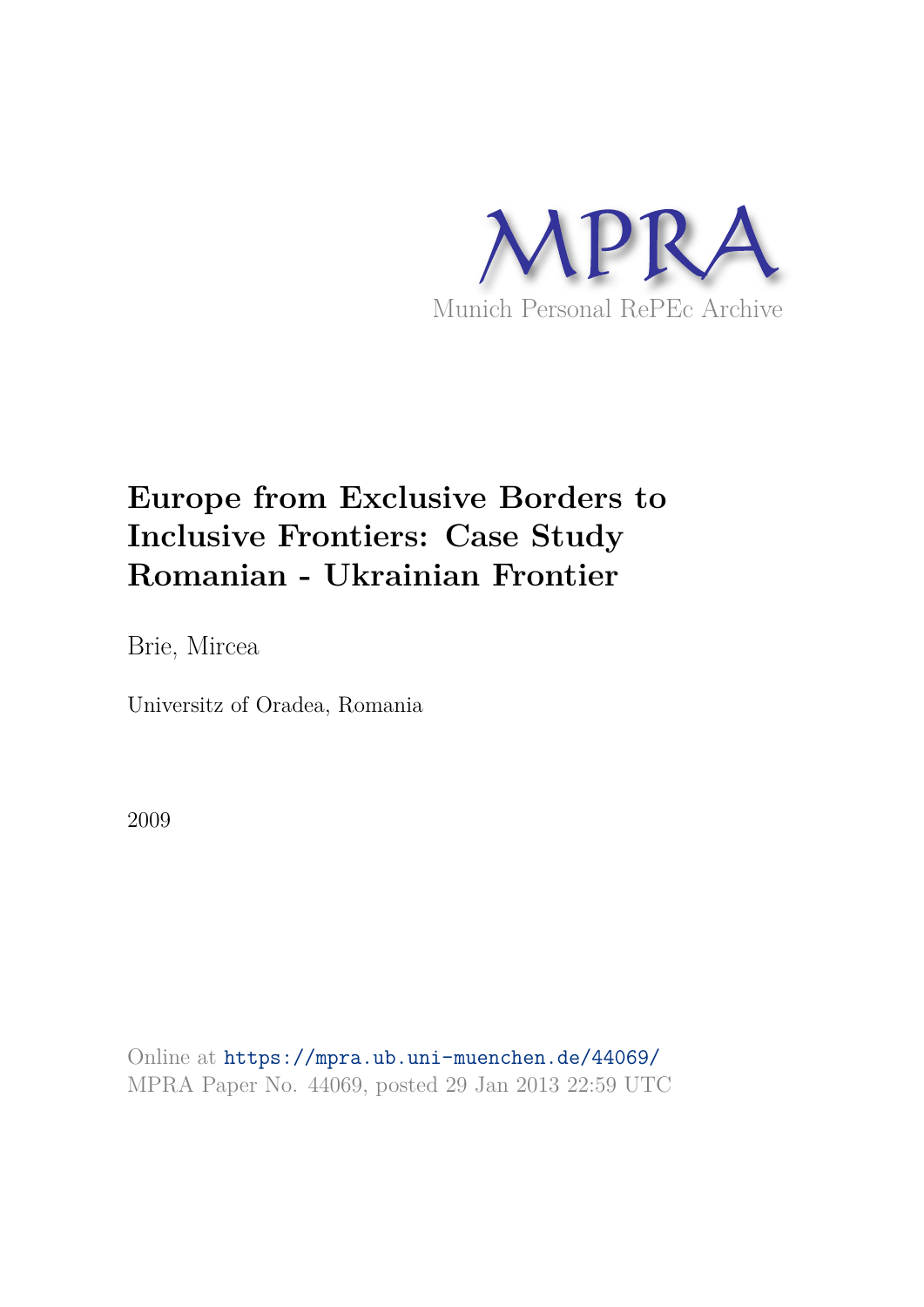## **EUROPE FROM EXCLUSIVE BORDERS TO INCLUSIVE FRONTIERS: CASE STUDY ROMANIAN - UKRAINIAN FRONTIER**

## *Mircea BRIE\**

**Abstract:** *The approach of the European Union external border has been made on the one hand through an analysis of the concepts of external border from the point of view of official documents and the concepts introduced by authors and specialists in the field; on the other hand, it has been made through an attempt to seize certain types of symbolic and ideological borders. As far as the first category is concerned, resorting to documents and legal regulations of European institutions has been highly important. We have also paid attention to conceptual approaches on the border, as well as on the relation "inclusive – exclusive" border.* 

*The extention of the European Union favored the development of regional programmes*  designed to stimulate cross-border cooperation between Romania and Ukraine. The implementation of *common policies established by the constitutive agreements of the Euroregions, and operational development of cross-border cooperation have led to the increase of contacts between Romanian and Ukrainian institutions. The European territorial cooperation at the European Union's outer borders has two major components: Cohesion Policy and European Neighborhood Policy. Cohesion policy is designed to reduce disparities between regions and Member States of the European Union, between developed and less developed countries while the European Neighborhood Policy is a new approach in the relations between the EU and its neighbours, an approach that exceeds the traditional one based on cooperation. The frontiers represent the history's after-effects. Europe's diversity is considered a valuable characteristic which should be exploited and promoted. This diversity can be noticed in the social and cultural life of all the countries and regions from Europe. The concept of Euroregion, as well as the cooperation in the international system form imposed in the European area is based on the strength and collaboration of the civil society and the mutual economic and political interests. According to this concept, the future Europe can be understood not only as a Europe of states, but also as a Europe of Regions having economic, political and military interests at an international level.* 

**Keywords**: *external border, European Union, exclusive borders, inclusive frontiers, crossborder cooperation, Romania, Ukraine, neighborhood policy, European instruments, euroregions* 

#### **Introduction**

 $\overline{a}$ 

We can debate on the external borders of the European community considering a complex approach comprising the official point of view of the organisation, as well as that of different concepts as set out in literature in the field.

Right from the beginning of our initiative, we have to point out that the debate has two categories of border areas that are considered to be external: the former results from the geographical boundaries of the European Union, while the latter from the territorial enlargement of the Schengen Implementation Agreement. Considering the double approach, the perspective of a debate on the external border is coordinated by clear legal norms. As a matter of fact, the community border legal status is conferred by: "all legal norms adopted by the members of a community of states concerning access and stay of citizens from another state (be it a member of the community or not), concerning crossing of internal or external borders by persons, means of transportation, goods and assets, as well as joint regulations referring to both internal and external border administration" (Ciocan, 2002:88).

The border, defined by *Dictionnaire de géographie* (Baud; Bourgeat, 1995) as a "limit separating two areas, two states", a clash "between two manners of space organisation, between communication networks, between societies often different and sometimes antagonistic" (Wackermann, 2003:11), represents the "interface of territorial disruption" (Wackermann, 2003:10). Borders mark the

<sup>\*</sup> Ph.D. Lecturer at University of Oradea, Faculty of History, Geography and International Relations, Department of International Relations, e-mail: brie@igri.ro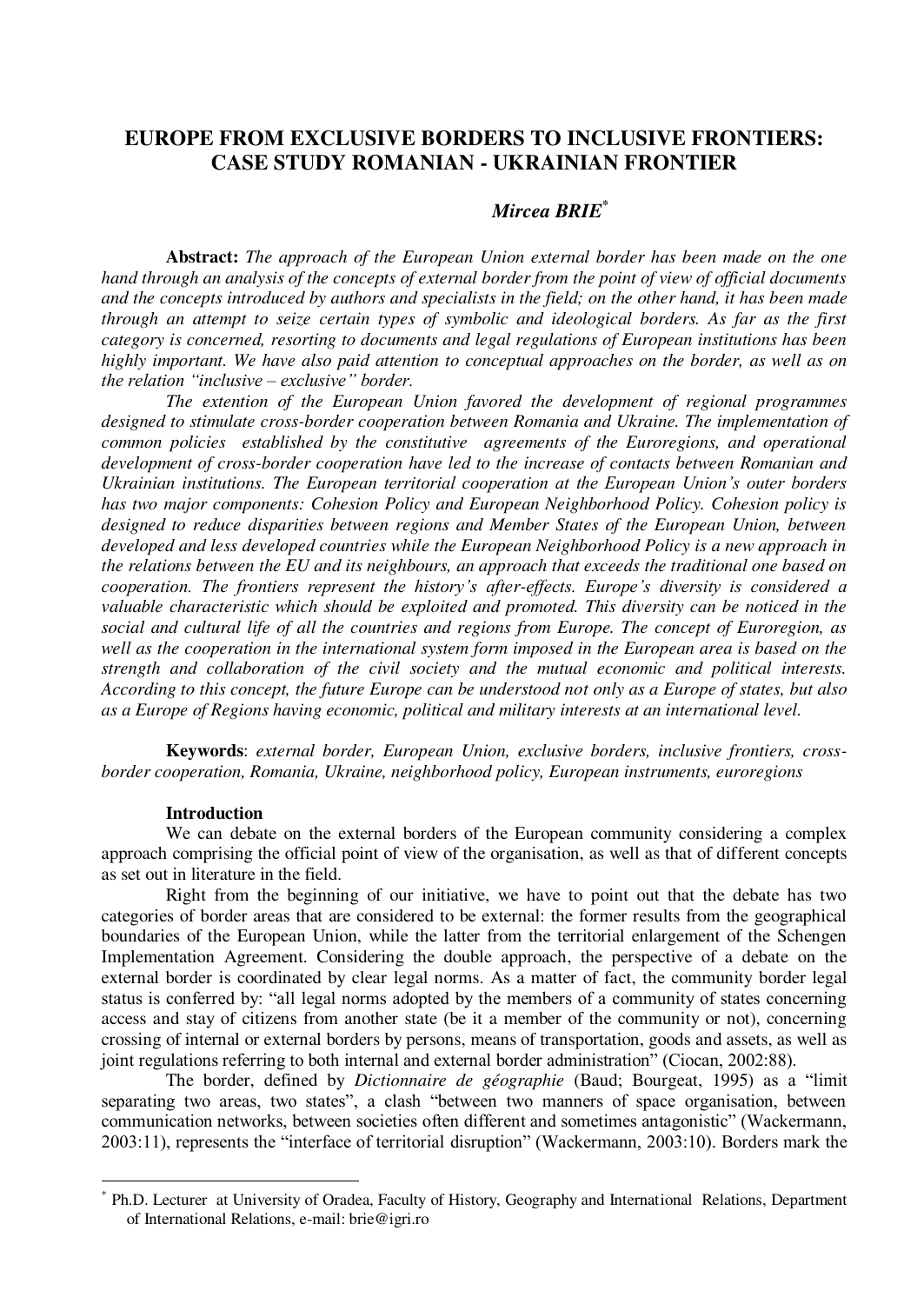limit of jurisprudence, sovereignty and political system. Thus, they can act as lines of division, as "barriers" or "landmarks". On the other hand, they also mark the typology of political construction. The border – political system relationship is shown in an interesting manner by Jean-Baptiste Haurguindéguy, who sees "la frontière comme limite du politique" and "le politique comme limite de la frontière" (Haurguindéguy, 2007:154).

From the community perspective, the European Union external border represents the geographical boundaries settled by community agreements and treaties. From the Schengen Agreement perspective, external borders are defined as "terrestrial and maritime border, as well as airports and maritime harbours of the Contracting Parties unless internal borders" (*Convention of 19/06/1990*, 19 June 1990: art. 1). "By derogation to the definition of internal borders, ... airports are considered external borders for internal flights" (*Convention of 19/06/1990*, 19 June 1990: art. 4, paragraph 4). These borders can basically be crossed only at "border crossing points according to their schedule" (*Convention of 19/06/1990*, 19 June 1990: art. 3, paragraph 1). Moreover, the new European treaties stress and regulate the principles of individual freedoms amongst which free circulation of persons has a special place. The final dispositions of the Treaty on the European Union regulated after the reform of the old "European constitution" in Lisbon show in a clear-cut manner, despite the abrogation of article 67 in the text of the former treaty<sup>1</sup>, that the Union is a space of freedom, security and justice<sup>2</sup>. In order to reach these standards and to guarantee citizens' rights, the protection and strict control of external borders have become compulsory. Moreover, all protocols on external relations making reference to external borders stipulate "the need for all Member States to provide effective control at their external borders"<sup>3</sup>.

## **1. Border and "inclusive – exclusive" concept**

Such a vision on the border has undoubtedly resulted from the need to characterise certain border typologies. Such a conceptual approach can be made when attempting to characterise contemporary European space. The concept acquires new features precisely in such a community construction where regional or sectorial identities are still very powerful irrespective of their forms.

An interesting survey on the topic entitled *Border in a Changing Europe: Dynamics of Openness and Closure* (Delanty, 2006:46-58) was published by Gerard Delanty, professor of sociology at the University of Liverpool. The survey starts from the premise that societies are spatially organised through different "border" delimitations. From this perspective, each space may be characterised as open or close depending on the typology of the border delimiting it. Fabienne Maron speaks about "frontières barrières" (characterised by restrictions and visa) to design the opposite of "frontières ouvertes" whose crossing is authorised without restrictions (Maron, 2007:115). However, in the context of the new geopolitical mutations in the European area, they all acquire a new significance under the pressure of changes generated by the process of European integration. The old borders fade away leaving room to new border structures resulting from new concepts and approaches on delimitations more or less spatial.

The numerous political borders tend to fade away to fully disappear in importance. In time, former borders turn into mere "symbols of singularity, of independence" (Erique Banus, 2007:139). At the same time, cultural borders, for instance, acquire an ever more visible functionality. The approach is not only internal, in which case one can identify cultural sub-components specific to the European area; there is also an approach characteristic of the European Union external governance system. Such a cultural border makes clear distinction between Europe and non-Europe. Beyond such a theory that might stress scepticism against certain projects for future enlargements of the European Union, we can notice the use of debates on the issue of actual borders of Europe, an issue raised by analysts for centuries.

 1 The text of *Treaty establishing a Constitution for Europe*, title V, chapter 1, shows in articles 67-76 *General dispositions on liberty, security and justice*. See text of constitutional treaty in Marianne Dony, *Après la réforme de Lisbonne. Les nouveaux européens*, Bruxelles, 2008, p. 35-164.

<sup>2</sup> *Charte des droits fondamentaux de l`Union proclamée le 12 décembre 2007*, chapter II, art. 6-19. Apud Marianne Dony, *op. cit*., pp. 270-277.

<sup>&</sup>lt;sup>3</sup> This can be found in *Protocol on external relations of the Member States with regard to the crossing of external borders* (1997), annexed to the *Treaty establishing the European Union*. Apud Marianne Dony, *op. cit*., p. 235.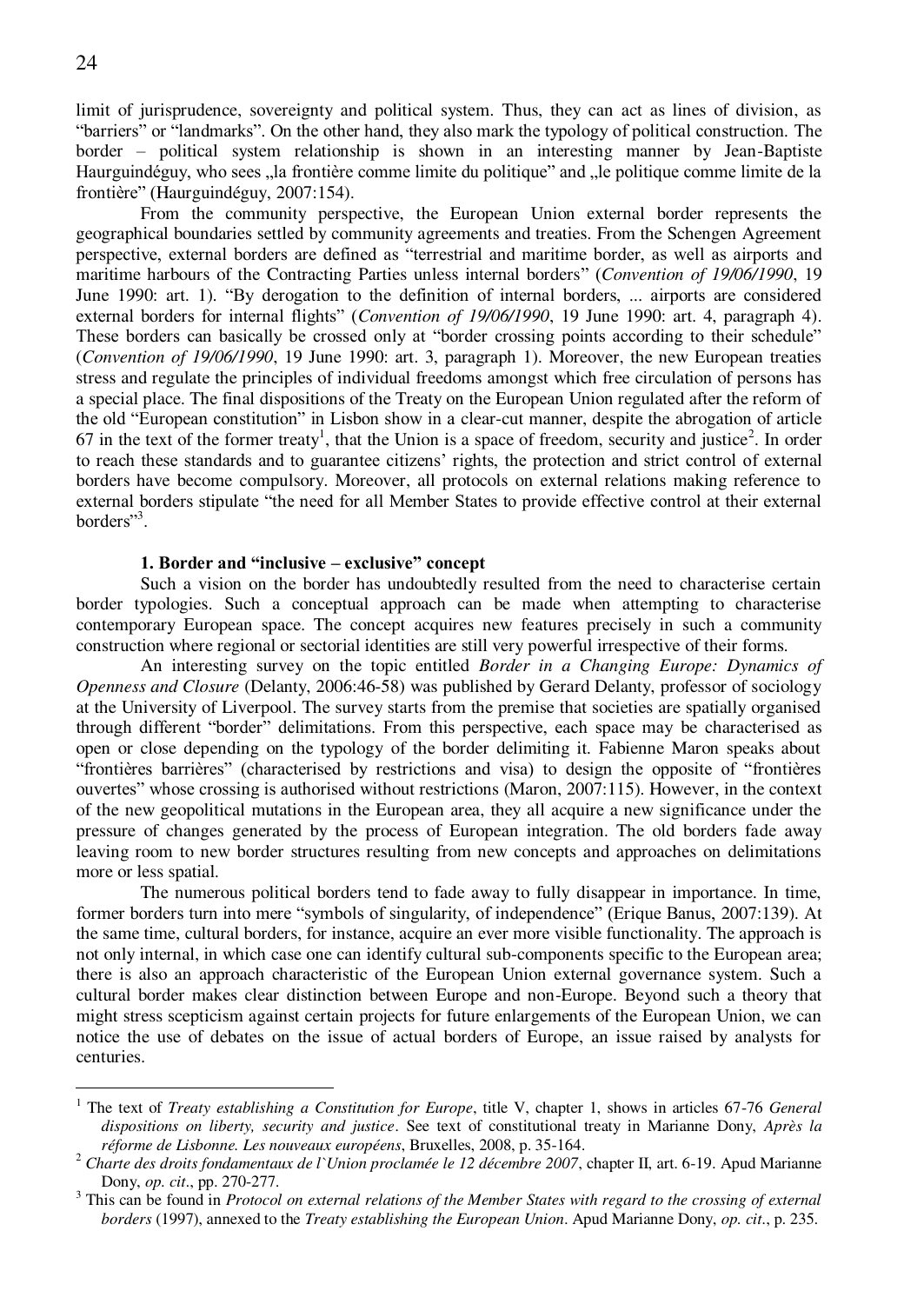The cultural perspective gives birth to debates on the notion of European civilisation unity and on the relationship between geography and culture. Can Europe be separated from Asia as a consequence of the cultural delimitation criterion? Professor Delanty approaches the concept of Christian Europe, as well as that of Europe as an heir of Roman and Greek civilisations (Delanty, 2006:46). Beyond the geographical, tectonic delimitation of the two continents, is European culture able to impose new borders? It is a question to which European analysts have very different answers. Perspectives are strongly influenced by current geopolitical subjectivism. In the same manner, in the Middle Ages, Europe was constrained to Catholic West clearly separated from expanding Islamism. Through his endeavours, Peter the Great included Russia in the European diplomatic system. Europe expanded as a concept. For the first time in 1716, the *Almanach royal* published in France put the Romanov on the list of European monarch families. This was undoubtedly due to the harmonisation of Russia with other powers in the European diplomatic system (Anderson, 1968:156). In 1715, the position of the Ottoman Empire was similar to Russia's from several points of view. It entered the European diplomatic scene at the end of the  $15<sup>th</sup>$  century. In fact, the entrance of the Turks in the relational system amongst European countries was mainly due to rivalries between France and the Habsburgs (Anderson, 1968:157). Nevertheless, the Ottoman Empire did not express as a European state and was never part and parcel of the European diplomatic system all through the  $18<sup>th</sup>$  century. To Napoleon, the European space meant "French Europe" conceived as a space whose borders had to be settled after pressures on the Ottoman Empire (Delanty, 2006: 46). The examples continue nowadays. Beyond all these, the hypothesis of cultural borders impose certain delimitations that we often assume whether we want it or not.

We do not aim at tracing such borders of the European area. We only point out the fact that our debate imposes rather a characterisation on European identity as a spatial notion protected just like a fortress. Is Europe not only politically, but also culturally a space imposing external borders clearly settled from a territorial point of view? Pursuing the evolution in time of the process of European construction, we can conclude by answering this question as follows: in the European Union, external borders are more and more important (more closed!), while the internal ones become more formal than real (more open!). Europe seen as a "fortress" is thus more open, more "hospitable" from the perspective of its members, and more closed, secure and less permissive for the rest of the world. In such a construction, we can identify not only the advantages of the high level of democracy and welfare the Community citizens may enjoy, but also the exclusivism imposed to others by closing the border. After removing internal barriers, Europe starts to become a super-state reinventing the "hard" border protecting states and politically associated people, excluding others that have not benefitted from such political decisions. In this context, do external borders of the community become expressions of national state border? It is a difficult matter entailing debates not only on the character and typology of the border, but also on aspects introduced by the fact that the Union does not have a border from within which the exterior may be seen. There are several territories that, from a geographical point of view, are comprised "within" the community while not being part of the European Union. Thus the attempt to trace community border to (physically!) separate the "Europeans" from the "non-Europeans" becomes impossible from a cultural point of view. Though recent, the historical heritage after the cold war imposes not only borders; they also impose actual barriers that cannot be crossed from the point of view of political decisions. Borders remain closed, irrespective of cultural heritage. On the other hand, the process of outlining external borders cannot be finished. Starting from such a remark, people and states that will belong to the "interior" are currently outside the borders. Thus the hard border whose construction is more and more obvious excludes the Europeans, not only the non-Europeans. Consequently, the European border is open or close depending on the exclusivist political interests and less from a possible cultural perspective. Hence, political discourses bringing motivations relating to the European cultural heritage concerning European integration of certain states such as Turkey are mere populist actions. It is a political decision of an exclusivist club. "Europe is and should remain *a house with many rooms*, rather than a culturally and racially exclusive club" (Bidelux, 2006:62). Thus, the European Community becomes a close territory on political grounds based on identity motivations.

The debates on current European borders have often acquired the image of polemics on their place, role, shape, or consistency. Kalipso Nicolaides considers that *Eurolimes* is <sub>v</sub>un paradigme qui lie l'integration a l'interieur et a l'exterieur, les liens intercultureles, interethatiques et interclasses tisses au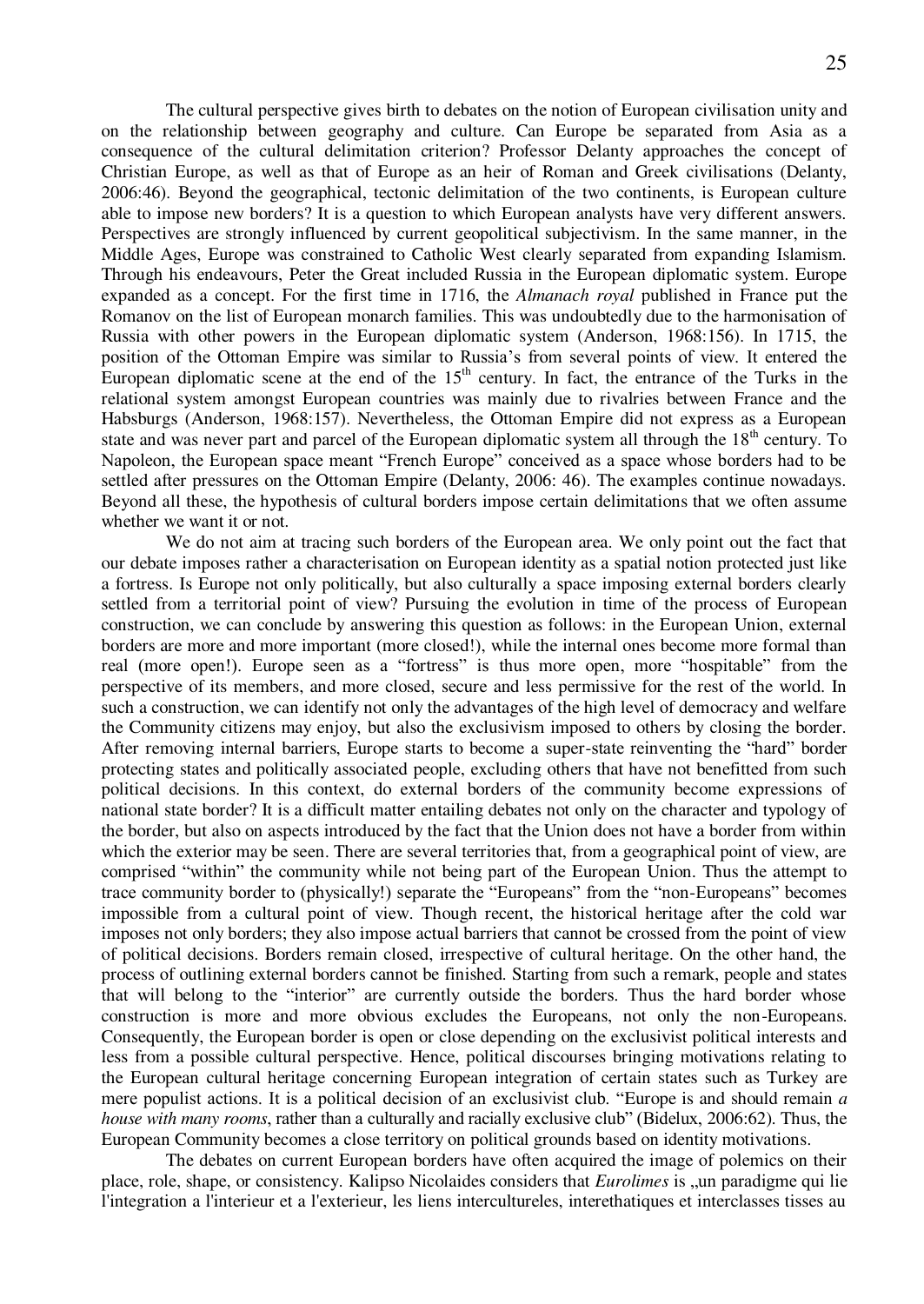sein de l'Union d'aujourd'hui et les liens inter-Etats tisses avec ses nouveaux membres potentials" (Nicolaides, 2007 :287). Beyond the image of national states' borders, the definition of this paradigm is carried out in the survey entitled *Why Eurolimes?* (Horga, 2006:5-13). According to the same pattern, the *Eurolimes* paradigm designs, according to several researchers in the field, what we understand by "inclusive frontier" (Nicolaides, 2007: 275-290; Zielonka, 2002; Zielonka, 2006; Bronislaw, Pitch:2007) that is, the borders to which the European construction tends. The main idea of the integration process is not to settle barriers, but to attenuate them. From this perspective, internal borders become more and more *inclusive* and less visible. Security and border traffic control are transferred to external borders that become more and more *exclusive*, more restrictive if we respect the logic above. Such a theory is valid up to a point. Internal borders do not simply become more open, more *inclusive*  (Delanty; 2006: 51) there is an integration process taking place in steps. On the other hand, we cannot consider as fully equal good and *inclusive/open*, or bad and *exclusive/close*. A simple example can confirm our hypothesis: in war areas, borders are relatively open to refugees (Delanty, 2006:50). However, we cannot conclude that we have an *inclusive* border "open just for pleasure" like European borders to which community integration tends as a model.

As a methodological and conceptual approach from the perspective of the topic, surveys published in volume 4 of the Eurolimes Journal, *Europe from Exclusive Borders to Inclusive Frontiers*, are very interesting. The debate focuses on possible interpretations on typology, form and structure of the new borders in central and eastern European space after the accession of the first communist countries to the European Union in 2004. The new Europe is made up of eastern territories on the continent. The external border of the EU has been pushed to the east, to the traditional limits of Europe (Horga; Pantea, 2007:7), which entitles us to wonder when and if this enlargement process should stop: before or after reaching these limits? European spaces and peoples might remain outside the more or less *inclusive* border. Then the European border cannot be only geographical with people living on both sides. Cultural distances between people can increase even within the community as the number of immigrants, refugees, and transnational communities is constantly increasing (Nicolaides, 2007:287). Moreover, immigrants' integration is mainly crossing an *inclusive* community border (Quispel, 2007:102-110).

Beyond cultural and political perspectives, the situation in the past years has shown a new type of *inclusive* border resulting from states' economic interests, either belonging to the community or not. Business development bringing benefits to both sides has been able to provide a more flexible trend to political norms and regulations (Kundera, 2007:69-77).

All these and others can identify a process of community transformation developing with passing from *exclusive* to *inclusive* border.

Without greatly differing from others, such a conceptual approach suggests an image of the border from several points of view. The concepts of territory, border, or frontier are historically determined constructions to a great extent. This is how administrative, military, and cultural borders as well as the market focused in territory delimited by border constructions came into being (Maier, 2002:17-37). Yet, in time, the concept of border has been diluting. This is also due to the process of European integration and construction. In certain cases, the physical border has even disappeared, while other "borders" that are no longer superposed over national states have appeared. The globalisation process has a considerable influence on the erosion of borders and barriers crossing the European continent (Neuwahl, 2005:24). In the European Union, there are several governing systems, cultures and administrative borders. Many of them do not coincide with national borders. At the same time, the multinational and transnational character of some organisations funded by community programmes lead to integrating huge areas devoid of barriers against communication, cooperation, working together, cross-border circulation.

In general, the concept of border is associated with the *hard* physical border, a concept related to the barrier that can be crossed provided certain special conditions and requirements (visa to enter that country is the best example of a restrictive requirement in the case of *hard* border). On the other hand, a state can have *hard* borders with a neighbouring country, while having *soft*, open borders with another neighbouring country (Neuwahl, 2005:24). A border can be both *hard* and *soft* at the same time. A state can eliminate visas for the citizens of a state while strengthening and reinforcing requirements in border control (Potemkina, 2005:165-182). In the European Union, community institutions suggest that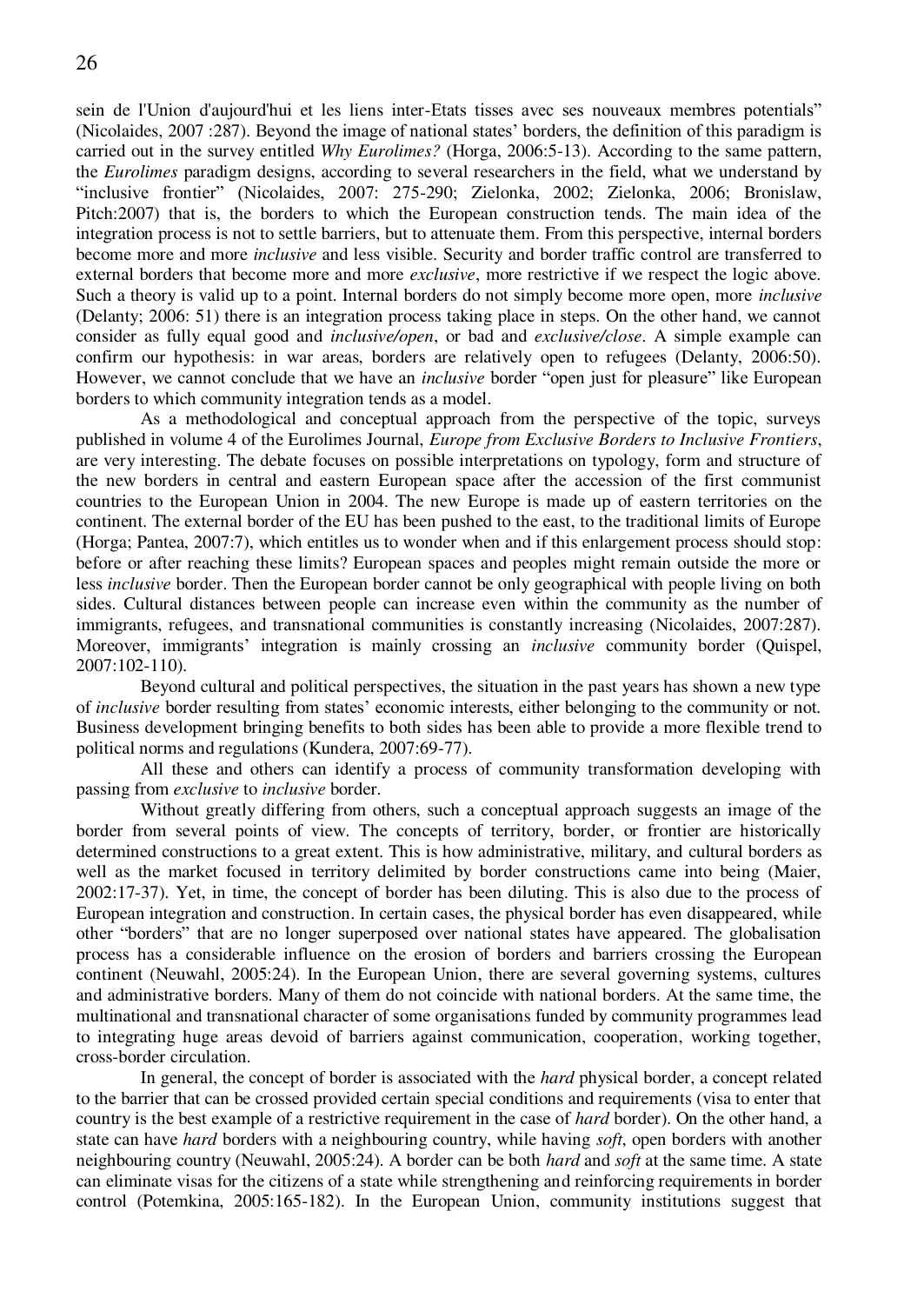Member States should have *hard* external borders and *soft* internal borders. Visa, border police control on people and goods crossing the border are characteristic of *hard* border. Unlike this type of border, the *soft* border is characteristic of a more flexible transit system with no restrictions of circulation for goods and persons ( DeBardeleben, 2005:11). There are several steps to reach this type of border. They consist of the following: eliminating visa, reducing taxes for people and goods to zero, facilitating and strengthening human contacts on both sides of the border including cultural, educational, and training programmes, etc.

The enlargement of the European Union to the east, a process materialised by integrating several former communist countries, has led to changing the view on former community borders, to pushing the external frontiers to the border of these countries. The *hard* border that would provide protection to community citizens according to European institutions has thus become the concern of the newcomers. Nevertheless, within the community there are supporters of other European states: Poland constantly supports Ukraine, Romania supports the Republic of Moldova and Serbia, Hungary or Slovenia support Croatia and the examples can continue. Despite community restrictions, these states try to develop contacts and *soft* border constructions with their partners outside the community. These states' European integration has led to a certain isolation of Russia (associated with a *hard* type reaction), which was disturbed by the enlargement of the EU at the same time with the enlargement of NATO. They are all part of a complex process generated by community mechanism, geopolitical realities and macroeconomic strategies. Thus, European enlargement determines the outline of new models of neighbourhood relations somehow different from the former relations between nation states.

Without getting into details, we wish to show some concepts leading to the same interpretations in general lines. Besides, several authors consider that *hard, exclusive, close, sharpedges* or *barrier* are equal. They are all associated with restrictions and strict control being characterised by the numerous conditions imposed to those intending to cross them. On the other hand, *soft, open, inclusive, porous, communicative* or *bridge* type borders remove transit restrictions by rendering traffic more flexible (DeBardeleben, 2005:11).

From another perspective, Charles Maier identifies three possible conceptual approaches of the border (Maier, 2002: 41-43) : the first, *"positive and constructive*", considered as a border providing political order and good neighbouring relationships; the second, *"negative and revolutionary*", seen as an illogical obstacle against normality, peace and unity; and the third approach, "*dialectical and evolutionary*", characterised by the dissolution of a border and the inevitable settling of another, yet not necessarily at the same level of formality. Another approach originates in the clear separation of people, institutions and organisations as compared to the European Union. The perspective is either internal, in which case the border does not constraint community expression, or external, in which case the border interferes as a barrier, as an obstacle against freedom of circulation. Thus, the European Union is the expression of a *fortress* protecting its citizens against external perils (immigrants, imports, insecurity, etc.) (Delanty, 2006:52-53). Such a perspective released again and doubled by the trend for world antiterrorist fight has more and more supporters amongst political leaders of the European Union Member States. Joint or not, the security policy has provided new coordinates and even European neighbourhood policy despite the fact that many countries neighbouring the EU are not insecurity "exporters". In this context, the issue of immigration turns more and more into a security issue (Matuszewicz, 2007:103-117; Wackermann, 2003: 63-84) that has to be managed even through a reform of the border crossing system.

#### **2. The Romanian-Ukranian Cross-Border Cooperation**

 $\overline{a}$ 

The European territorial cooperation at the European Union's outer borders has two major components: Cohesion Policy and European Neighborhood Policy. The Cohesion Policy is designed to reduce disparities between the more developed regions and Member States of the European Union and the less developed ones, while the European Neighborhood Policy is a new approach in the relations between the EU and its neighbours, an approach that exceeds the traditional one based on cooperation<sup>4</sup>. The cross-border cooperation with Ukraine is included in the framework offered by the European Instrument for Neighborhood and Partnership. The Strategic Document on cross-border cooperation in

<sup>4</sup> "Cooperare Transfrontalieră", [http://europaindirect.ecosv.ro/cooperare\\_trans.htm \(](http://europaindirect.ecosv.ro/cooperare_trans.htm)accessed March 20, 2010).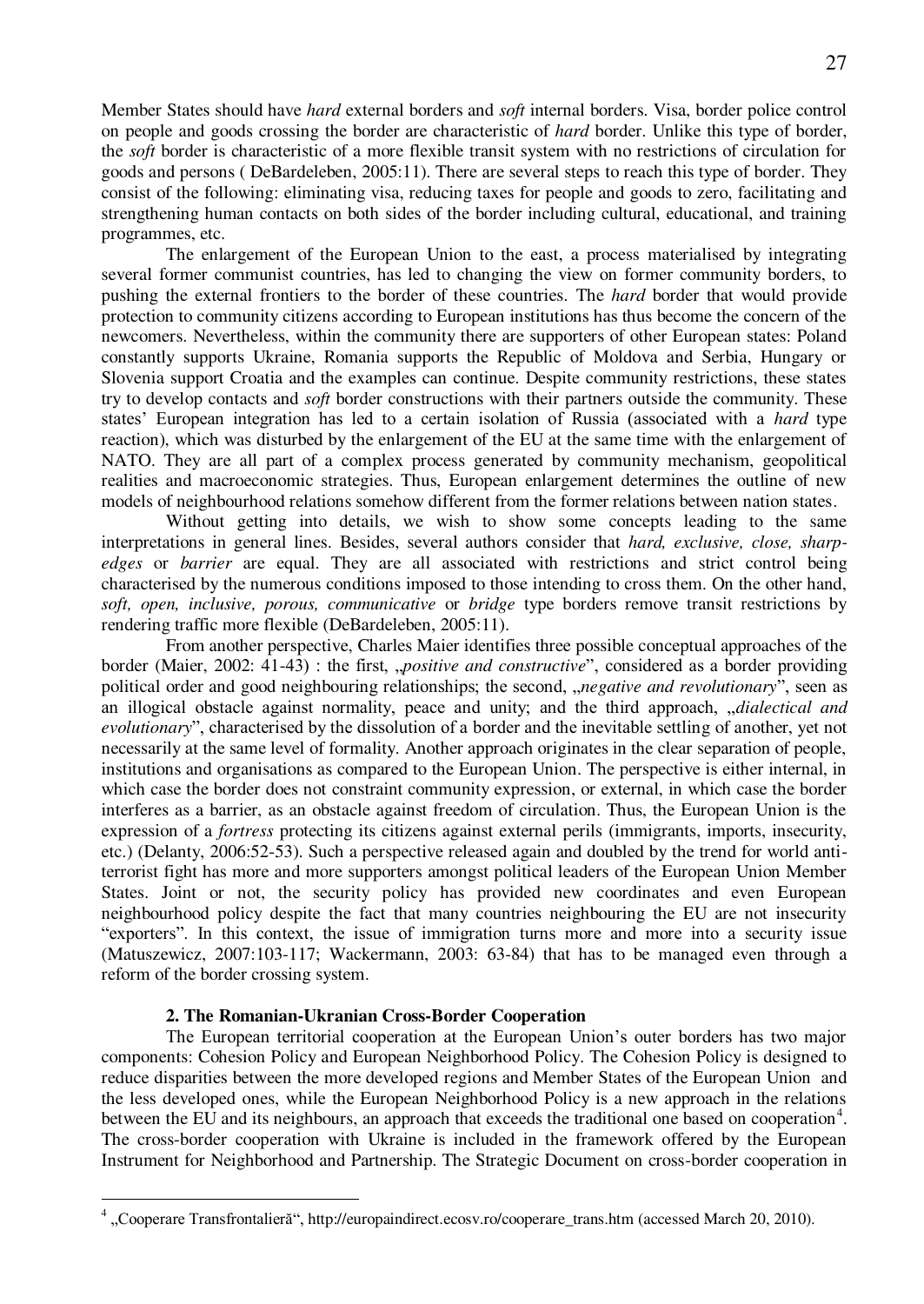the period 2007-2013 establishes that Romania should develop border cooperation activities which are to be financed by the European Neighborhood and Partnership with hte Republic of Moldavia and Ukraine in a trilateral programme. Area eligible for this programme will include the four counties of Romania which lie at the border with Moldavia, plus the counties of Suceava and Tulcea at borders with Ukraine and Brăila county adjoining that area. According to the provisions of the draft strategy document, Romania also participates with two counties, Maramureş and Satu Mare (to these are it is added the adjoining area of Suceava), in the joint operational programme in quadruple format of crossborder cooperation with Hungary, Slovakia and Ukrain.

The frontiers represent the history's after-effects. Europe's diversity is considered a valuable characteristic which should be exploited and promoted. This diversity can be noticed in the social and cultural life of all the countries and regions from Europe. All along Europe's history these social and cultural systems have led to the formation of some political and administrative structures and also some different political actions. Europe's people were born and lived their lives in these different social and cultural backgrounds. So they are not willing to sacrifice their customs just to be in harmony with the rest of Europe, especially if this results in losing the diversity. Despite the freedom of moving all over Europe and the elimination of frontiers, the social and cultural differences (including different structures and administrative systems) will still continue to exist from now on and will face each other at the border. Not a single country within or outside the European Union will try and change their traditional structures, power or competence due to problems around the border area. Moreover, no country will ever be able to totally harmonize their laws with the ones of neighbour countries, and the consequences are going to be felt in a longer period of time: economical, social and juridical problems and the obstacles met along this process of cooperation will affect the people on both sides of the frontier (Sturza, 2006:182).

Transboundary cooperation is not a new phenomenon. People and goods have moved across the shifting borders of Europe with varying degrees of ease during the last several centuries. Following World War II, however, Western and Eastern Europe were divided into two opposing ideological as well as geographical entities. In Eastern Europe, the political role of international borders was strengthened and their degree of openness decreased accordingly. Crossing borders became difficult, if not impossible; borders became almost impenetrable barriers between peoples (Sturza, 2006:182). By contrast, in Western Europe the political and economic function of international borders gradually diminished as the European Community concept took hold.

Bilateral or trilateral local or regional cooperation is thus a key point in preventing not only conflicts or psychological barriers but most of all to ease the foundation of partnerships which will reduce the differences existent in the Euro regions or similar structures. Cross-border cooperation is, in consequence a European objective which should be implemented locally or regionally in partnership.

The advent of euro regional phenomenon in Europe is linked to the evolution of local autonomy and regionalization, the collaboration within the euro regions consists in creating direct relations between the regions and the communities found on one side and the other of frontiers. In Western Europe these euro regions work very efficiently and the advantages of such cooperation can be seen in the increase of economical and commercial relations between the member states, the cultural, artistic and scientific exchanges, the contacts between people, the cooperation in the field of environment, the development of cross-border cooperation in various fields. An important role in this cooperation is represented by the allowance from the European Union and other financial international organizations of funds for investments and cooperation programs in these regions.

#### **2.1. Euroregions – organisms of the cross-border cooperation**

The term Regio comes from the Latin *regere*, meaning to draw a line or border. In ancient Rome the "Regio" was used for demarcating an area rather than governing it. It did not correspond to any legislative or governmental institution. The Euroregions or other forms of cross-border cooperation "are not aimed at the establishing new structures of regional governance through voluntary association of different administrative structures or natural borders" (Ilieş, 2004:23). Euroregions can be defined as areas or regions of economic interference and not only, in which two or more States jointly exploit the material and human resources by initiating and carrying out agricultural, industrial, transport and communications, tourism, business activities and programmes (Neguţ, 1988:148). By means of these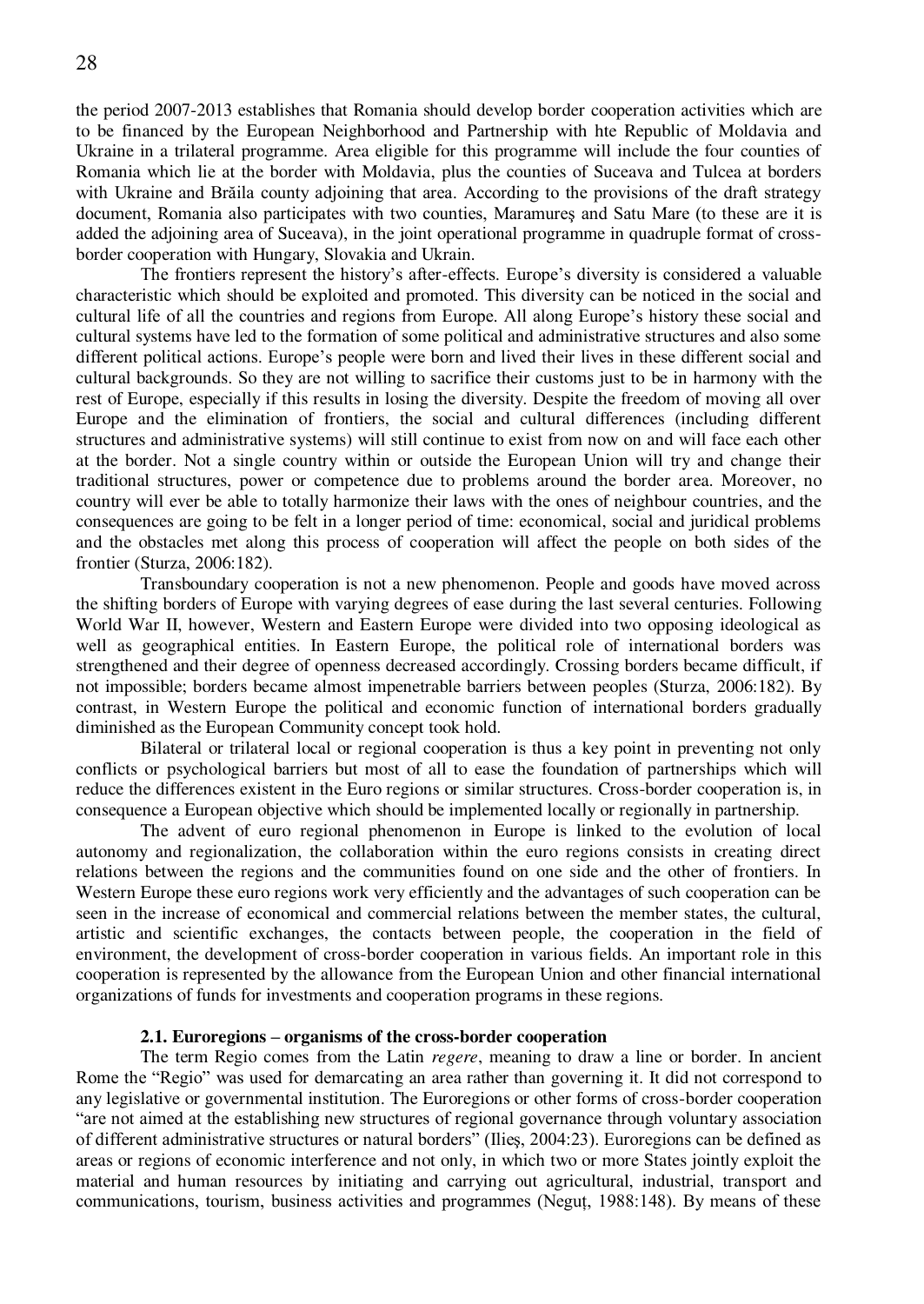programmes there are established not only relationships between equals in the common interest, but also there are given powers to local authorities in the international order<sup>5</sup>. The concept of Euroregion, as well as the cooperation in the international system form imposed in the European area is based on the strength and collaboration of the civil society and the mutual economic and political interests. According to this concept, the future Europe can be understood not only as a Europe of states, but alsoas a Europe of Regions having economic, political and military interests at an international level<sup>6</sup>.

A Euroregion is, by definition, located along a country's borders often at some distance from the capital. In Central and Eastern Europe, these border areas are especially affected by the negative results of the transformation taking place in the region: unemployment is high; development, poor; foreign investment, absent; state enterprises, weak. Attracting private sector development and foreign investment could build confidence in the border areas and begin to address the volatile economic, social and political problems with their potential for conflict. One of the premises of the Euroregion is to create the possibility for transboundary economic, social and political cooperation. In some parts of Central and Eastern Europe - and especially in the Carpathian Euroregion - this race between conflict and cooperation is underway.

Romania has ratified the agreement on cross-border cooperation in 1998 so that the legal framework for cross-border cooperation is set and the local authorities, communities or organisms which can associate with their neighbours from across the border can begin their cooperation. According to Romania's legal system the institutions appointed to represent these interests are the county and local councils. Currently Romania takes part in 11 Euroregions (Ilieş, 2004:9-12) the first Euroregion is the Carpathian Euroregion, then the Danube-Kris-Mures-Tisza Euroregion, the Danube 21 Euroregion, Siret-Prut-Nistru Euroregion, Upper Prut Euroregion, Lower Danube Euroregion, Giurgiu-Ruse Euroregion, Danubius Euroregion, Danube South Euroregion, Danube-Dobrogea Euroregion, the "Middle Danube - Iron Gates" Euroregion<sup>7</sup>, and adding the Bihor-Hajdu Bihar Euroregion and Bihor – Hajdu-Bihar Euroregion.

The Euroregions represent a new cooperation model to which Romania has familiarized step by step in opposition to the disproof coming from the social and political mediums which did not understand the phenomena. Even though the local authorities still have administrative and financial problems with the cooperation process, Romania has finalized a lot of projects and gathered a lot of experience which will be lucrative after Romania's integration in the EU. In Western Europe the euroregions are very efficient and they are directly supported by the European Commission which allocates funds to encourage this type of cooperation through the INTERREG programme for the countries that are already part of the European Union and through PHARE programmes for the countries on the border or which are about to become part of the European Union (Sturza, 2006:183). Then the cross-border cooperation with Ukraine is included in the framework of the European Neighborhood and Partnership, through the operational programmes of cross-border cooperation.

The three euroregions which include both Romania and Ukraine are: the Carpathian Euroregion, the Lower Danube Euroregion and the Upper Prut Euroregion.

**The Carpathian Euroregion** (1993) is the single largest Euroregion in terms of area (104,989 km2) and population (about 10 million people). It covers parts of five countries (Hungary, Romania, Slovakia, Ukraine and Poland) and contains a mosaic of nationalities, cultures and religions. In the words of the The Institute for EastWest Studies, the Carpathian Euroregion is "a microcosm of the new Europe, containing a potentially volatile mixture of nations and peoples"<sup>8</sup>. There are at least three principal dimensions to this volatility: ethnicity, religion and isolation. The area of the Carpathian

 $\overline{a}$ 

<sup>5</sup> Mihail Rariţa, *Euroregiunile - începutul unei noi Europe*, in *Analele Universităţii Dunărea de Jos*, *Filosofie*, <http://www.filosofie.ugal.ro/anale%204/rarita.doc>(accessed March 18, 2009), p. 231

<sup>6</sup> "Euroregiunea - viitoarea forma a cooperării transfrontaliere", [http://www.euractiv.ro/uniunea](http://www.euractiv.ro/uniunea-europeana/articles%7CdisplayArticle/articleID_5260/Euroregiunea-viitoarea-forma-a-cooperarii-transfrontaliere.html)[europeana/articles%7CdisplayArticle/articleID\\_5260/Euroregiunea-viitoarea-forma-a-cooperarii](http://www.euractiv.ro/uniunea-europeana/articles%7CdisplayArticle/articleID_5260/Euroregiunea-viitoarea-forma-a-cooperarii-transfrontaliere.html)[transfrontaliere.html \(](http://www.euractiv.ro/uniunea-europeana/articles%7CdisplayArticle/articleID_5260/Euroregiunea-viitoarea-forma-a-cooperarii-transfrontaliere.html)accessed March 20, 2010).

<sup>7</sup> See the site of Romanian Minister of Foreign Affairs, <http://www.mae.ro/index.php?unde=doc&id=7283> (accessed March 18, 2010).

<sup>8</sup> Zofia Kordela-Borczyk, *The Case for Economic Cooperation and Development in the Central Carpathian Region: The Euroregion Model,* <http://www.dartmouth.edu/~gsfi/gsfiweb/htmls/papers/index.htm>(accessed March 12, 2010).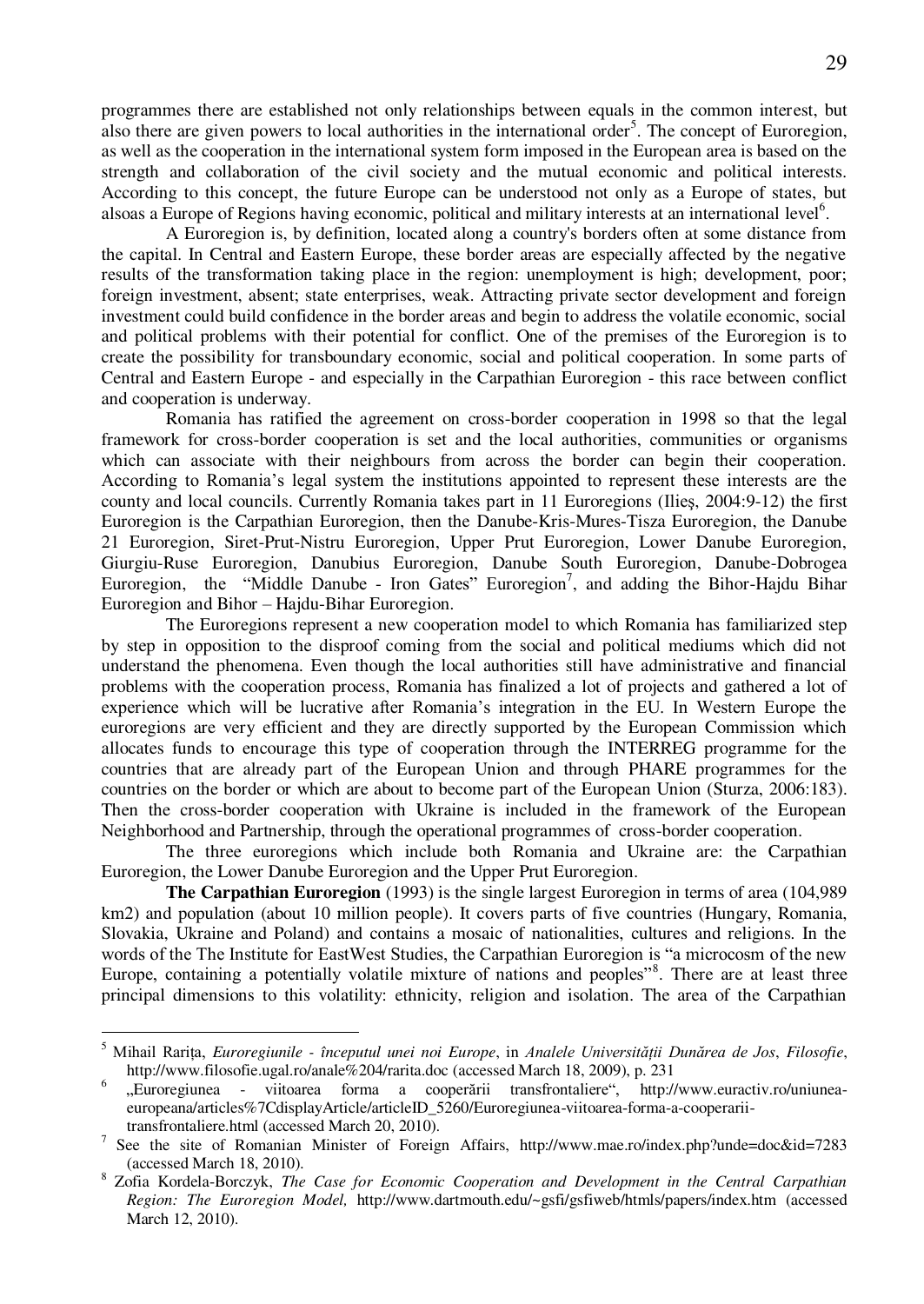Mountains and the Tisra River was considered by many international experts as a region of enormous volatility, a former Yugoslavia awaiting a spark. The Carpathian Euroregion, states the Institute's 1994 report, "is one of the greatest friction plates in Europe, with significant potential for conflict and cooperation.

Furthermore, this remote and economically underdeveloped region has been largely overlooked by central governments and by Western assistance programs"<sup>9</sup>.

The objectives of the Carpathian Euroregion are:

- Promoting local interests of the involved regions by raising economic , cultural, scientific and tourist contacts in neighboring states;
- influencing the lowering of tensions and building good neighbourhood relations;
- making lobby with the national authorities in order to improve cross-border traffic by opening new border crossings.
- Romania's priorities in the Euroregion concerns the improvement and development of the crossing point from Halmeu and Tarna Mare

The bordering areas of the region are: for Hungary: Borsod-Abaúj-Zemplén, Hajdú-Bihar, Heves, Jasz-Nagykun-Szolnok, Szabolcs-Szatmár-Bereg counties, for Poland: Subcarpathian region, for Romania: Bihor, Botosani, Maramures, Salaj, Suceava, Satu Mare counties, for Slovakia: Kosice and Presov region, for Ukraine: Cernivska, Ivano-Frankivska, Odesa, Zakarpatská oblast (region).

**The Lower Danube Euroregion** (1997) includes regions from Moldavia, Ukraine and Romania. As a geographical position occupies a place in the Central-Eastern part of Romania, Moldavia and the South-West of Ukrain (Ilies, 2004:95). The euroregion covers 53.3 thousand  $km<sup>2</sup>$  where there live around 4 million people. The bordering areas of the region are: Based on the Constitution Agreement, the "Lower Danube" Euroregion has the following members: for Moldavia: Cahul, Cantemir, Vulcăneşti, for Romania: Brăila, Galati, Tulcea counties and for Ukraine Odessa oblast.

Among the projects<sup>10</sup> proposed by the Euroregion we can mention: drawing up the strategy of Development of the "Low Danube "Euroregion, the implementation of Romania-Ukraine-Moldova 2007-2013 cross-border operational programme; establishing of a border crossing point of Isaceea-Orlovca goods and passengers; improving the conditions of border crossing for people, the Tulcea Izmail route; creating a quick intervention unit in case of accidental populating of Danube and Danube Delta, creating a center of cross-bord information ,the promoting green tourism in the Euroregion, creating a map of cultural tourism in the Euroregional space, developing common tourism products in Tulcea and Odessa, establishing a center of first sale of fish in Galati to represent an outlet for Euroregion partners, the rehabilitation of Romania-R. Moldova-Ukraine road, the establishment of routes between Galati - Giurgulești (R. Moldova) - Reni (Ukraine), the establishment of direct routes between Odessa and Tulcea airports

**The Upper Prut Euroregion** (1997) includes also regions from Moldavia, Ukraine and Romania. The bordering areas of the region are: for Romania: Suceava and Botoşani, for Moldavia: Bălți and Edinet counties and for Ukraine: Cernăuți (Chernivtsi) oblast. This Euroregion started due to the Romanian initiative and were included in the Treaty on good-neighborly relations and cooperation between Romania and Ukraine on 2 June 1997 (Ilieş, 2004:74). It has the status of a secretaryship and committees working on different themes and even the presidency, by rotation. Despite criticism that followed the signing of the Treaty, the Euroregion was an ingenious idea, offering solutions to maintain direct contacts with Romanian ethnicity on Ukrainian territory and solving problems of the North- East part. There were organized international scientific conferences on problems of interethnic relations and environmental protection, exchange of experience in administrative, socio-economic, cultural, educational field, taxes cancellation and local payments to the state border crossing by individuals and legal persons residing or registered in the Euroregion<sup>11</sup>. The Euroregion falls into the category of those with potentially high functional level and requires the identification of solutions for the interconnection

 9 *Ibidem*

<sup>&</sup>lt;sup>10</sup> See the site of Romanian Minister of Foreign Affairs, http://www.mae.ro/index.php?unde=doc&id=33347 (accessed March 18, 2010).

<sup>11</sup> Roxana Mazilu, *Euroregiunile - realitate şi confuzii*, in *Cadran Politic*, [http://www.cadranpolitic.ro/view\\_article.asp?item=1692](http://www.cadranpolitic.ro/view_article.asp?item=1692) (accessed March 22, 2010).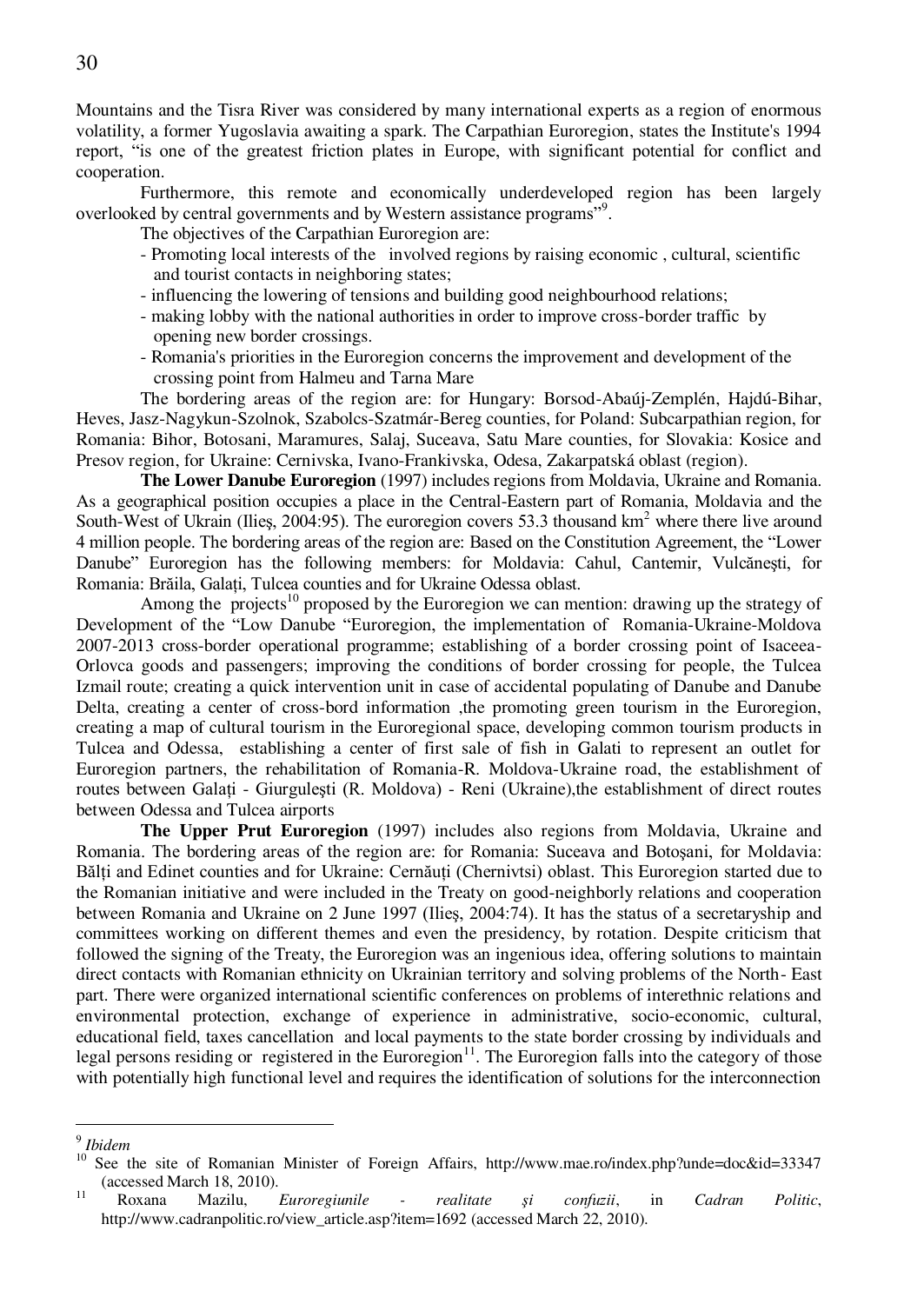of two systems with common traditions but which differ from the point of view of their position towards the EU

## **2.2. The European stimulating instruments of a good neighborhood between Romania and Ukraine**

In the region of Central and Eastern Europe, Ukraine is the largest country and the way it builds and develops the relations with the neighbouring countries is very important both for Ukraine and for other states and also for Europe's stability and security. From this point of view, Romania's relationship with Ukraine is very important, especially after Romania's integration in EU. As an EU state Romania manages around 1800 km external EU border including the border along the Danube and the open border along the Black Sea. EU supports Romania in strengthening its efforts continuing to have good relations with Ukraine.

Ukraine took advantage of TACIS programme of Cross-Border Cooperation which was launched in 1996 to finance the cross-border activities on the western border of the EU countries, the countries from the west of Russia: Belarus, Ukraine, Moldavia. The CBC TACIS programme is focused on the border network such as facilities of crossing the border, cross-border cooperation and the environment. TACIS CBC is a subprogram of TACIS which seeks to give assistance for the economical reform and reconstruction of the new independent states of Mongolia. TACIS CBC mainly concentrates upon:

- The importance of cross-border cooperation projects: stable relationships and partnerships, identification of weaknesses and strong point of their partners, understanding the motivations and the aims.
- Durable cooperation: activities local support, the implication of the local partner, capacities transfer, the impact on the group and the beneficiaries.

In this respect the European Commission suggests that besides the already existent cooperation instruments (PHARE CBS, INTERREG, TACIS, CARDS), they should introduce a new neighbouring instrument meant to help countries found on the border. So a New Neighbouring Instrument starting from 2007 will function, the objectives of which are the following:

- Promoting sustainable economic and social development in the border areas;
- Working together to address common challenges in the fields of environment, public health, the prevention of and against organised crime;
- Ensuring secure and efficient borders;
- Promoting local "people-to-people" type actions.

**The Common Romania-Ukraine-Moldova 2007-2013 Operational Programme** - European Neighborhood and Partnership Instrument. The Common Operational Programme ENPI CBC Romania-Ukraine-Moldova 2007-2013 sets the framework for cross-border cooperation in the European Neighborhood Policy which aims to avoid creating new dividing lines between the EU and its neighbors and also to provide them the opportunity to participate in various EU activities through closer political cooperation, economic, cultural and security. According to paper, the following areas constitute the main area of the program: the Romanian counties of Suceava, Iasi, Botosani, Vaslui, Galati and Tulcea the Ukrainian " oblasts" Odesska and Chernivetska and the territory of Moldavia. In addition, adjacent regions that may influence the positive cooperation in the border area, were included in the program area: Romanian county of Braila, Ukrainian "oblasts" Ivano Frankivsk, Vinniytska ten districts of oblasti Khmelnyitska and twelve districts of Ternopilska<sup>12</sup>.

Its aim is to improve the economic, social and environmental programmme in the area, in the context of secure borders, intensifying the contacts between partners on each side of the border.

The general objectives of the Strategic ENPI CBC Document will be followed by three priorities:

 $12<sup>12</sup>$ <sup>12</sup> *Programul Operaţional Comun România-Ucraina-Moldova 2007-2013*, [http://www.fonduri](http://www.fonduri-structurale.ro/Document_Files/transfrontaliera/00000041/yujkx_POC_Ro-Ua-Md_feb_romana.pdf)[structurale.ro/Document\\_Files//transfrontaliera/00000041/yujkx\\_POC\\_Ro-Ua-Md\\_feb\\_romana.pdf](http://www.fonduri-structurale.ro/Document_Files/transfrontaliera/00000041/yujkx_POC_Ro-Ua-Md_feb_romana.pdf) (accessed March 22, 2010).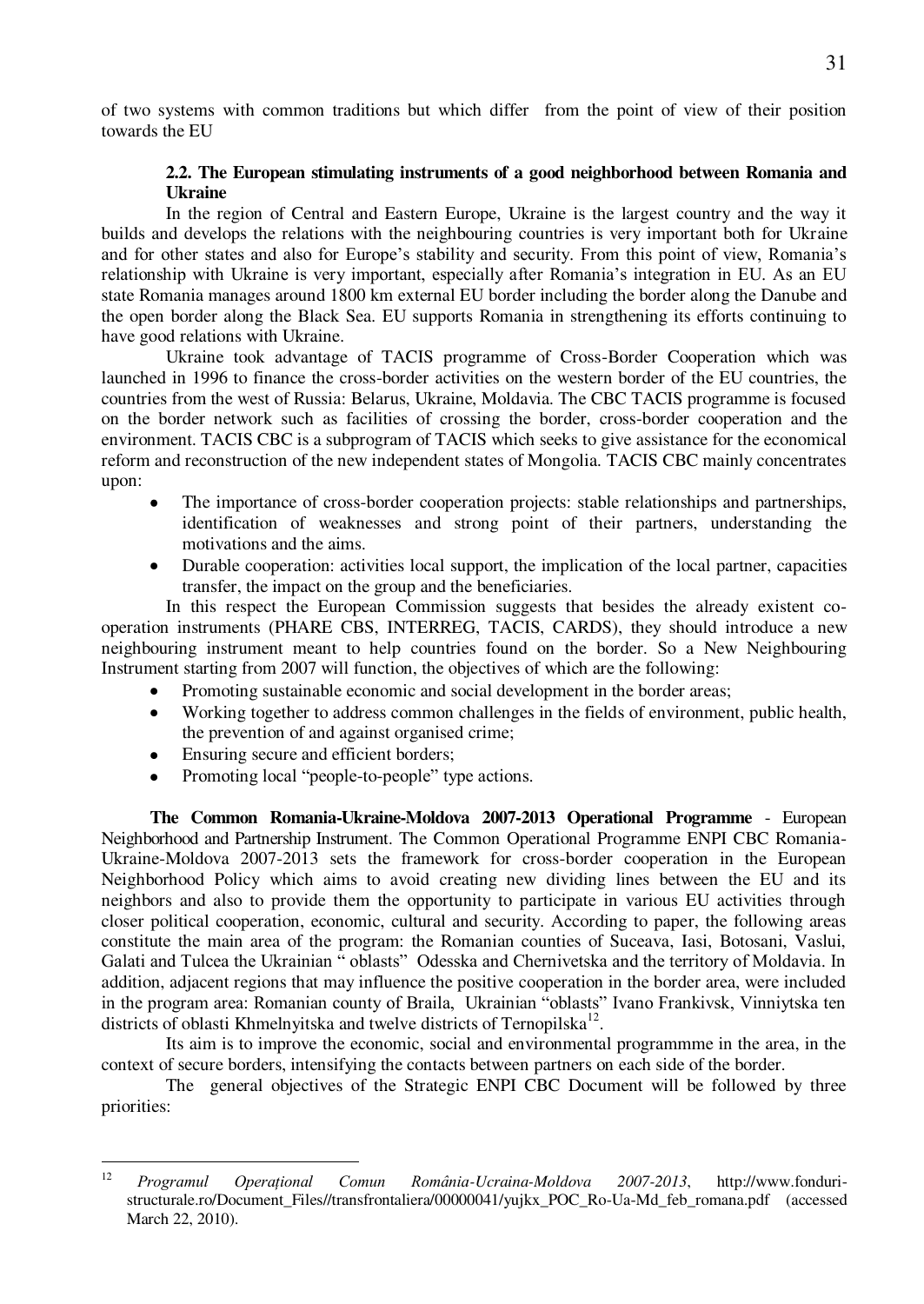Priority 1. Towards a more competitive economy of the border area, aimed at improving economic performance of the frontier zone by diversifying and modernizing the economy in a sustainable manner.

Priority 2. Environment and prepare for emergencies in order to support long-term solutions to environmental problems facing the border areas, particularly those related to environmental emergencies in which a coordinated approach is essential.

Priority 3. Promoting people to people activities aimed at promoting an increased interaction between people and communities living in the frontier zone.

The Technical Assistance of the Program is aimed at effective and efficient implementation of the program through administrative and technical support and strengthened by the support of the preparation and monitoring.

The general financial contribution of the EU to the program will be 126,718,067 million Euros. The partner countries will contribute from their own resources to co-finance the projects (except technical support) with a minimum of 10% of the EU.'s contribution

Given the long border, the Joint Technical Secretariat for the Operational Program will work in two locations: Regional Office for cross-border cooperation Suceava (headquarters) and the Regional Office for cross-border cooperation Iasi. Joint Technical Secretariat will have, during the implementation, the following tasks:

- a) performing information, advertising and public relations activities on the opportunities offered by the Operational Cooperation Romania-Ukraine-Moldova;
- b) coordinating the generation of projects activity by organizing info-days of public sessions for potential applicants on the procedures for submitting applications, establishment of help-desk organizations to provide consulting writing projects
- c) collect and register applications, organize the evaluation sessions and provide the secretary of evaluation committees;
- d) coordinates and supervises the work of the Joint Technical Secretariat offices;
- e) cooperate with organizations, institutions and networks relevant to the program;
- f) assist the beneficiaries in the implementation process, with support offices, organizes and coordinates the monitoring program, including field visits $^{13}$ .

## **The operational programme of Romania - Ukraine - Hungary - Slovakia cross-border**  cooperation<sup>14</sup>

According to the provisions of the draft strategy Document, Romania participates with two counties, Maramures and Satu Mare in the program.

*Area eligible*:

 $13$ 

- Hungary: the Szabolcs-Szatmár-Bereg
- Romania: Maramureş counties, Satu Mare
- Slovakia: Regions Presovsky kraj, Kosicky
- Ukraine: Zakarpatska region, Ivano-Frankovsk

The Strategic ENPI CBC 2007-2013, establishes general policies and objectives of the EU activities in transboundary cooperation. These are:

- o Promotion of economic development and social development in border areas;
- o A common approach to common challenges in fields such as environment, public health and prevention and fight against organized crime;
- o Provide a safe and efficient borders;
- o Promoting a local action of "people-to-people".

Measures are grouped into priorities, each having its own target, as follows:

Priority 1.: Promote economic and social development

Priority 2.: Improving environmental quality

Priority 3.: Increased efficiency in border management

[http://cbc.mie.ro/Moldova/1pub/read.php?art\\_name=7\\_1%20-](http://cbc.mie.ro/Moldova/1pub/read.php?art_name=7_1%20-%20postaderare%20coop%2E%20transfrontaliera%20-%20RO#2_1_1)

[<sup>%20</sup>postaderare%20coop%2E%20transfrontaliera%20-%20RO#2\\_1\\_1](http://cbc.mie.ro/Moldova/1pub/read.php?art_name=7_1%20-%20postaderare%20coop%2E%20transfrontaliera%20-%20RO#2_1_1) (accessed March 10, 2010).

<sup>&</sup>lt;sup>14</sup> [http://www.fonduri-structurale.ro/Detaliu.aspx?t=transfrontaliera \(](http://www.fonduri-structurale.ro/Detaliu.aspx?t=transfrontaliera)accessed March 22, 2010).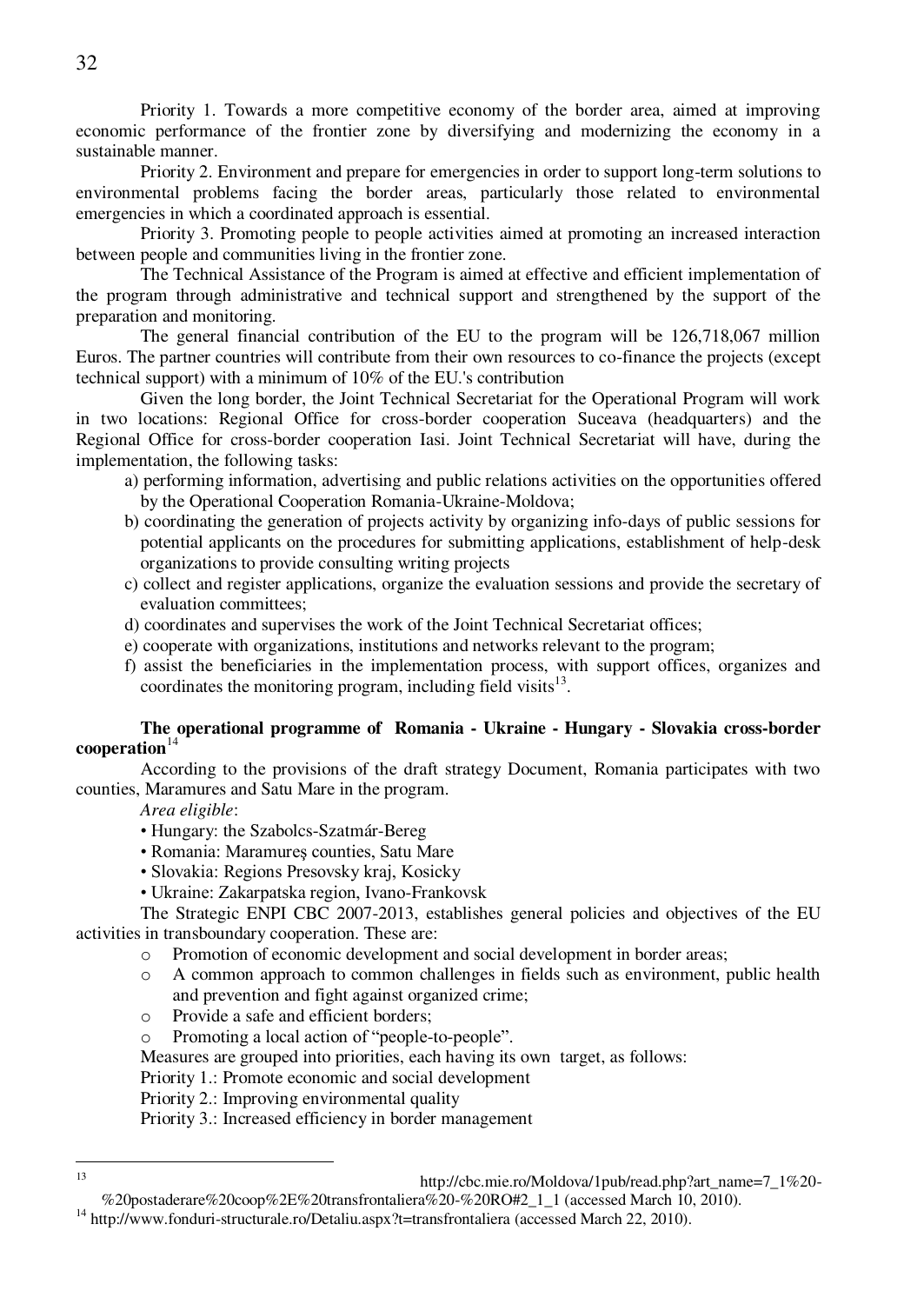Priority 4.: Supporting cooperation "people to people

## **The operational programme of Black Sea basin cross-border cooperation**<sup>15</sup>

Under this program are participating 10 countries: Bulgaria, Moldova, Ukraine, Russia, Georgia, Armenia, Azerbaijan, Turkey and Greece and the Managing Authority will work in Romania.

*The Romanian eligible area:* South East Region Bulgaria: Severoiztochen, Yugoiztochen Russia: Rostov, Krasnodar, Adygea, Ukraine: Odessa, Nikolayev, Kherson, Crimea, Sevastopol Zaporosh'ye, Donetsk, Moldavia, Georgia, Armenia; Azerbaydzhan:the whole teritory; Greece: Kentriki Makedonia, Makedonia Thraki Anatoliki, Turkey: Istanbul, Tekirdag, Kocaeli, Zonguldak, Kastamonu, Samsun, Trabzon

*The overall objective* of the program is to support a more powerful economic and social development in the Black Sea basin based on strong partnerships and close regional cooperation. This objective is based on promoting local development, local common values, promote equality, particularly reducing gender discrimination and valuing women's contribution to economic and social development, improving the sustainability of the environment, especially those with regional impact, and promoting cultural integration and mutual exchanges between the Black Sea basin<sup>16</sup>.

The budget of each program comes in 50% of the European Regional Development Fund, representing the allocation of the participating Member States and it is supplemented with a similar assignment (50%) from the "Foreign Relations" budget that represents the community financing according to the third states. The two sums come up with a common budget that can be used jointly for the benefit of both countries- member state or a third country

The Romanian eligible border area is situated in the North Western, North Eastern and South Eastern part of the country and consists of five counties that are administrative units of NUTS III level: Satu Mare county, Maramureş county, Suceava county, Botoşani county and Tulcea county. The area has a surface of 32.760 km<sup>2</sup> that is 13.74 % of Romania's total area. The number of inhabitants living in the area is 2.366.179. This represents 10.56% of the total population of Romania. The population density in the region has big disparities: in Botosani county it is as much as 93.35 inhabitants/ $km^2$ , while Tulcea county has the lowest density with 30.9 inhabitants/km<sup>2</sup>.

The Ukrainian eligible border is situated in the South Western, South Eastern and Northern Eastern part of the country. The Ukrainen border is made up of five regions: Chernivtsi, Zakarpatska, Ivano-Frankovsk, Odesa. The area has a surface of  $68.100 \text{ km}^2$  that is 11.2% of the total area of Ukraine. The number of inhabitants living in the area is 6.654.900, this representing 12.6% of the total population of Ukraine.

The economical relationships between the two countries are quite few. Even though the imports and exports on the border area are higher than in the rest of the country, they are still irrelevant. The same holds true for the direct investments. The degree of economical development at the border is pretty low, the GDP being lower than the national one. The Odesa region is the only exception where the local GDP is higher than the national one. One possible way of accelerating the economical development in the eligible area would be the development of SME (Small and Medium Size Enterprises) sector in the area as a solution for the closing down of the old enterprises and the economical reforms. The analysis shows that the eligible area has a big potential for tourism which could be better exploited if there was a closer cooperation between the two countries.

The Development of the Small and Medium Enterprise Sector is a very important issue in this area as both countries have difficulties in this respect. Most part of SME on Romania's border are involved in commerce, industry and services. The SME development in both countries is impeded by the lack of information regarding the long term credits that could be obtained for investments and in some cases by the local authorities' support which double the taxes together with other administrative barriers.

Regarding the tourism development the problems occur from the lack of tourist facilities (the access to the public utilities in the rural area is limited, especially in Ukraine), the lack of an integrated information system that could allow the access from one country to the other, the lack of border-cross

 $\overline{a}$ 

<sup>15</sup> *Ibidem* 

<sup>16</sup> [http://www.fonduri-structurale.ro/Document\\_Files//transfrontaliera/00000041/ac8lk\\_Fisa%20program%20Marea%20](http://www.fonduri-structurale.ro/Document_Files/transfrontaliera/00000041/ac8lk_Fisa%20program%20Marea%20)  Neagra.pdf (accessed March 22, 2010).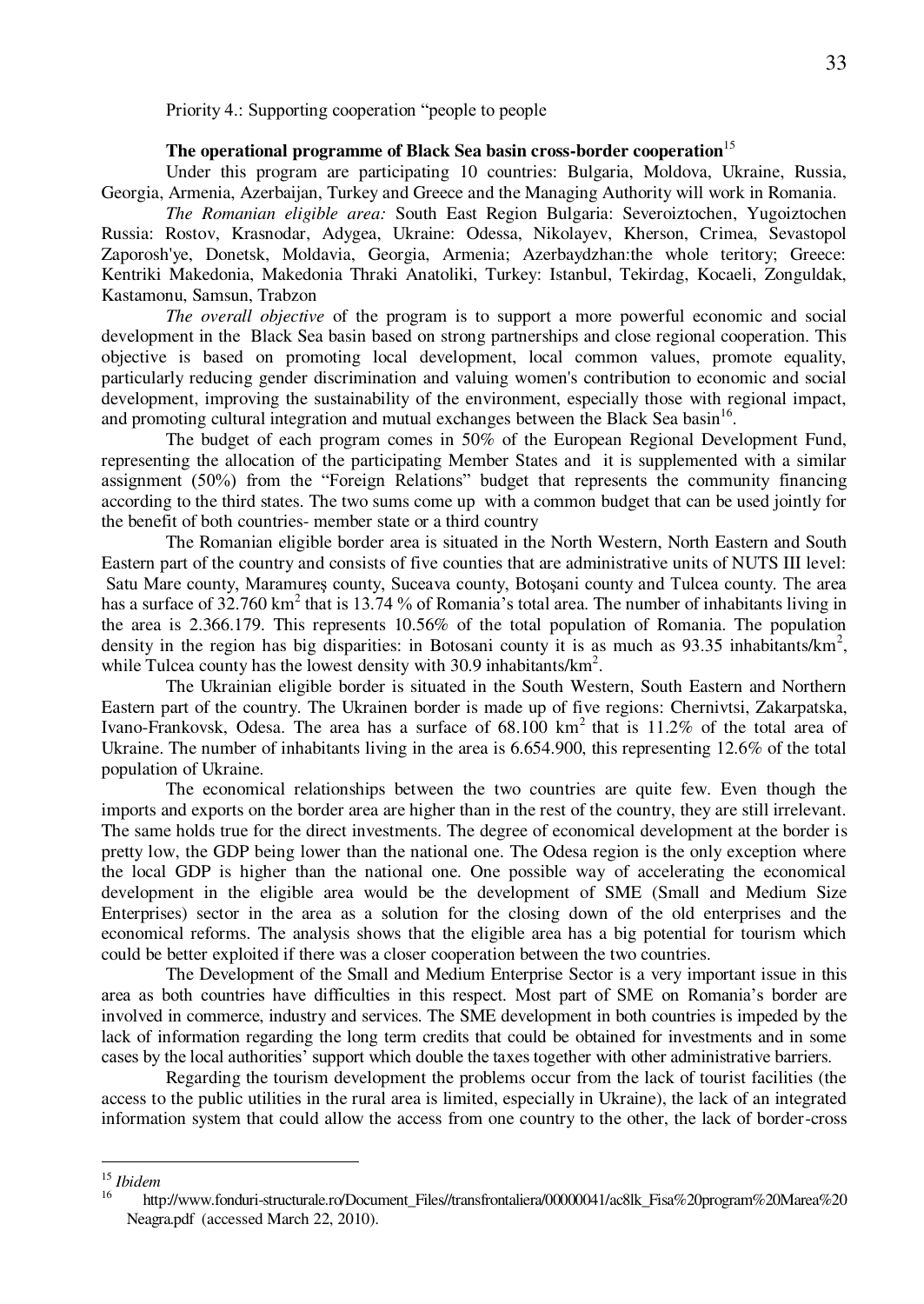points, the lack of some trained persons in the tourist sector. The main tourist attractions in the area are the natural landscape (the Danube Delta, mountains, lakes), the painted churches located in Suceava, many of which are protected by UNESCO, the historical and architectural monuments, natural reservations, festivals, traditions and fairs.

The infrastructure represents another problem which affects both countries. In the eligible area the roads are in poor condition and the transport network is inadequate for cities and villages' development. The railways and roadways' development on the border area is below national average. Water supply system on Romania's border has improved, especially in urban area, but in the eligible zone there is a poor development of sewerage system and water treatment. For Ukraine the situation is even worse. The water supply systems are old and the country need a lot of investments in this field. The total length of Romania and Ukraine's border is of 649.4 km, out of which 273.8 land, 343.9 km river and 31.7 km sea. There are only 9 roads, 5 railways and 4 cross-border points on this border.

Taking into consideration all these aspects we feel the need of a regional cooperation between these two countries and a SWOT analysis for this neighbourhood programme was created, the data used was provided by both authorities involved in cross-border cooperation.

#### **Conclusions**

The regional development policies have different promoting features. In the EU countries the policies are oriented toward creating the necessary conditions which would allow the regions to make the best of their area and in this way would be more powerful in the national economies. For the countries on the way to become EU members, the regional development is oriented toward the proper development of economic relationships, minimizing the differences between the regions from the point of view of unemployment and existent infrastructure.

 The extention of the European Union favoured the development of regional programmes designed to stimulate cross-border cooperation between Romania and Ukraine. The implementation of common policies established by the constitutive agreements of the Euroregions, and operational development of cross-border cooperation have led to the increase of contacts between Romanian and Ukrainian institutions.

The wide range of epistemological concepts on the European Union external border can continue by analysing other typed of approaches. Beyond the great conceptual diversity, there is a clear-cut difference between the official border with different degrees of openness for non-community citizens and borders actually separating people despite the fact that they are not physical. Even if it has a political, economic, social, cultural, mental, religious, or ethnical support, the border is a space separating people and territories. From another perspective, "the border is identified to a contact area where social, economic, and cultural particularities of two countries intertwine" (Ilies, 2003:29).

The main conclusion of an investigation on concepts of external border is that the European Union has an external border that can be both stiff and flexible depending on the realities and challenges of the moment, on tensions or social and economic, political and legal openness, as well as on the complex internal reality of the European Union Member States.

#### **Bibliography**

Anderson, Matthew (1968), *L'Europe au XVIII<sup>e</sup> siècle 1713-1783*, Paris

- Banus, Erique (2007), *Images of openness – Images of closeness*, in *Eurolimes*, vol. 4, *Europe from Exclusive Borders to Inclusive Frontiers*, ed. Gerard Delanty, Dana Pantea, Karoly Teperics, Oradea, Institute for Euroregional Studies, 134-141
- Baud, P.; Bourgeat (1995), S., *Dictionnaire de géographie*, Paris, Hatier
- Bideleux, Robert (2006), *The Limits of Europe*, in *Eurolimes*, vol. I, *Europe and Its Borders: Historical Perspective*, ed. Ioan Horga, Sorin Şipoş, Institute for Euroregional Studies, Oradea, 59-76
- Ciocan, Vasile (2002), *Bună vecinătate şi regimuri frontaliere din perspectivă europeană*, Oradea, Editura Cogito
- Colin, Jean-Pierre (2007), *Les paradoxes du voisinage dans l'Union Européenne*, in Laurent Beurdeley, Renaud de La Brosse, Fabienne Maron (coord.), *L`Union Européenne et ses espaces de proximité. Entre stratégie inclusive et parteneriats removes: quell avenir pour le nouveau voisinage de l`Union?*, Bruylant, Bruxelles, 2007, 341-345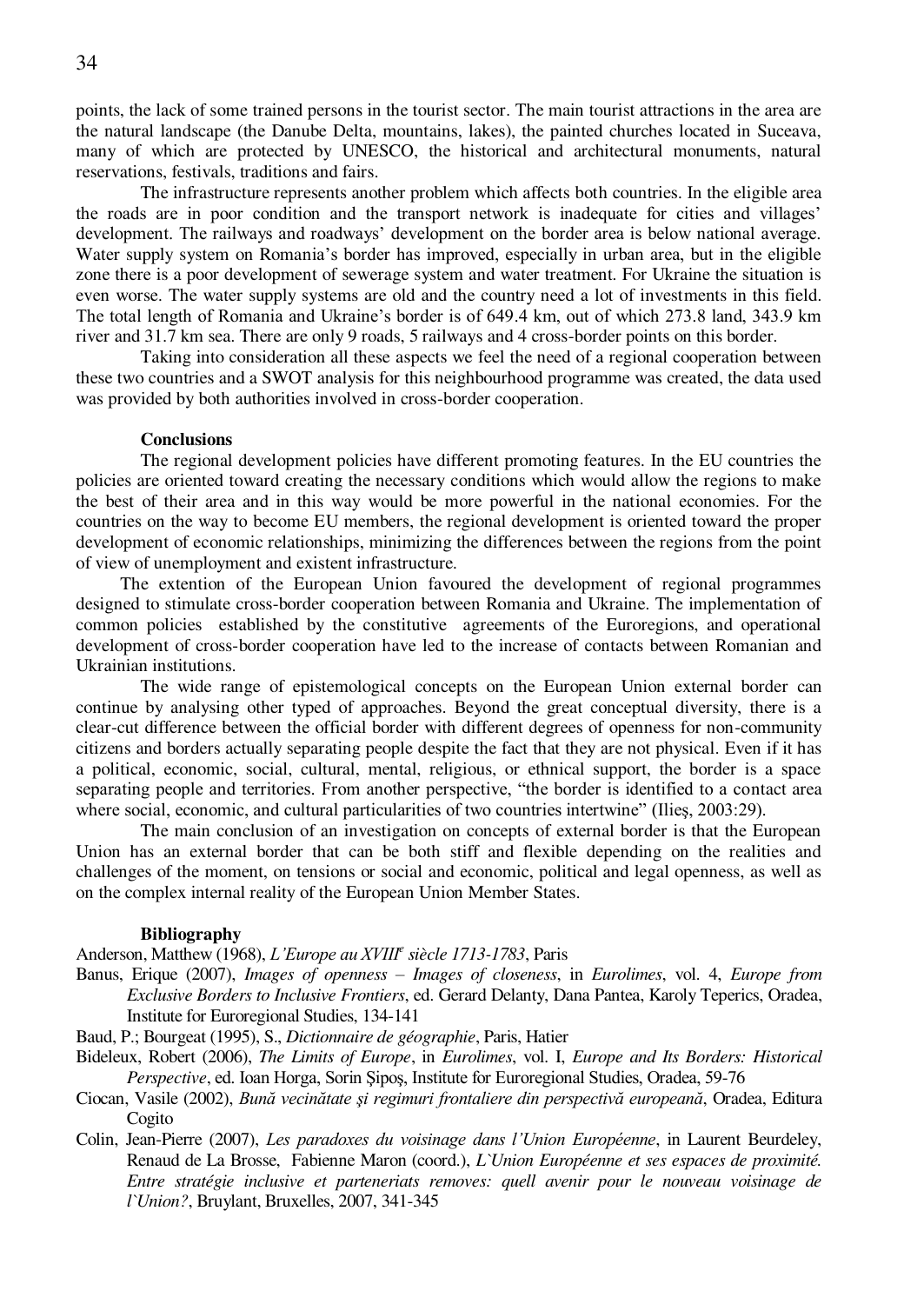- Delanty, Gerard (2006), *Border in Charging Europe: Dynamics of Openness and Closure*, in *Eurolimes*, vol. I, *Europe and Its Borders: Historical Perspective*, ed. Ioan Horga, Sorin Şipoş, Oradea, Institute for Euroregional Studies, 46-58
- Dony, Marianne (2008), *Après la réforme de Lisabonne. Les nouveaux européens*, Bruxelles
- Foucher, Michel (2007), *L'obsession des frontières*, Paris
- Geppert, Anna (2007), *Quelles sont les frontières de l'Europe? L'apport de la géographie (et des sciences sociales)*, in Laurent Beurdeley, Renaud de La Brosse, Fabienne Maron (coord.), *L`Union Européenne et ses espaces de proximité. Entre stratégie inclusive et parteneriats removes: quell avenir pour le nouveau voisinage de l`Union?*, Bruylant, Bruxelles, 325-340
- Geremek, Bronislaw; Picht, Robert (2007), *Visions d'Europe*, Paris, Odile Jacob
- Haurguindéguy, Jean-Baptiste (2007), *La frontière en Europe: un territoire? Coopération transfrontalière franco-espagnole*, L`Harmattan, Paris
- Horga, Ioan (2006), *Why Eurolimes*, in *Eurolimes*, vol. I, *Europe and Its Borders: Historical Perspective*, ed. Ioan Horga, Sorin Şipoş, Institute for Euroregional Studies, Oradea, 5-13
- Horga, Ioan; Pantea, Dana (2007), *Europe from Exclusive Borders to Inclusive Frontiers*, in *Eurolimes*, vol. 4, *Europe from Exclusive Borders to Inclusive Frontiers*, ed. Gerard Delanty, Dana Pantea, Karoly Teperics, Institutul de Studii Euroregionale, Oradea, 5-10
- Ilieş, Alexandru (2003), *România între milenii. Frontiere, areale frontaliere şi cooperare transfrontalieră*, Oradea
- Ilieş, Alexandru (2004), *România. Euroregiuni*, Editura Universităţii din Oradea, Oradea
- Kordela-Borczyk, Zofia (2009), *The Case for Economic Cooperation and Development in the Central Carpathian Region: The Euroregion Model,*  <http://www.dartmouth.edu/~gsfi/gsfiweb/htmls/papers/index.htm>
- Kundera, Jaroslaw (2007), *L'Europe elargie sans frontiere monetaire*, in *Eurolimes*, vol. 4, *Europe from Exclusive Borders to Inclusive Frontiers*, ed. Gerard Delanty, Dana Pantea, Karoly Teperics, Oradea, Institute for Euroregional Studies, 69-77
- Maier, Charles S. (2002), *Does Europe Need a Frontier? From Territorial to Redistributive Community*, in Jan Zilonka (ed.), *Europe Unbound: Enlarging and Reshaping the Gouvernance and European Union*, Londra, New York, Routledge, 17-37
- Maron, Fabienne (2007), *Les nouvelles frontières de l`Europe: repenser les concepts*, in *Eurolimes*, vol. 4, *Europe from Exclusive Borders to Inclusive Frontiers*, ed. Gerard Delanty, Dana Pantea, Karoly Teperics, Oradea, Institute for Euroregional Studies, 112-123
- Matuszewicz, Régis (2007), *Vers la fin de l`Élargissement?*, in Laurent Beurdeley, Renaud de La Brosse, Fabienne Maron (coord.), *L`Union Européenne et ses espaces de proximité. Entre stratégie inclusive et parteneriats removes: quell avenir pour le nouveau voisinage de l`Union?*, Bruxelles, Bruylant, 103-117
- Mazilu, Roxana (2009), *Euroregiunile realitate şi confuzii*, in *Cadran Politic*, [http://www.cadranpolitic.ro/view\\_article.asp?item=1692](http://www.cadranpolitic.ro/view_article.asp?item=1692)
- Neguţ, Silviu (1998), *Les eurorégions*, in *Révue Roumaine de Géologie, Géophyique et Géographie*, tome 42
- Neuwahl, Nanette (2005), *Waht Borders for Which Europe?*, in Joan DeBardeleben (ed.), *Soft or Hard Borders? Managing the Divide in an Enlarged Europe*, Hampshire, Ashgate, 23-44
- Nicolaides, Kalypso (2007), *Les fins de l'Europe*, in Bronislaw Geremek & Robert Picht (ed.), *Visions d'Europe,* Odile Jacob, Paris
- Potemkina, Olga (2005), *A* "Friendly Schengen Border" and Ilegal Migration: The Case of the EU and its *Direct Neighbourhood*, in Joan DeBardeleben (ed.), *Soft or Hard Borders? Managing the Divide in an Enlarged Europe*, Hampshire, Ashgate, 165-182
- Quispel, Chris (2007), *The opening of the Dutch borders. Legal and illegal migration to the Netherlands 1945-2005*, in *Eurolimes*, vol. 4, *Europe from Exclusive Borders to Inclusive Frontiers*, ed. Gerard Delanty, Dana Pantea, Karoly Teperics, Oradea, Instite for Euroregional Studies, 102-110
- Rariţa, Mihail (2009), *Euroregiunile începutul unei noi Europe*, in *Analele Universităţii Dunărea de Jos*, *Filosofie*[, http://www.filosofie.ugal.ro/anale%204/rarita.doc](http://www.filosofie.ugal.ro/anale%204/rarita.doc)
- Sturza, Amalia (2006), *Cross-Border Cooperation and Neighborhood Programs Between Romania and Ukraine*, in Ioan Horga, Suli-Zakar (coord.), *Challenges and Perspectives in the Regional and Euroregional Issues in the New Europe*, Oradea-Debrecen